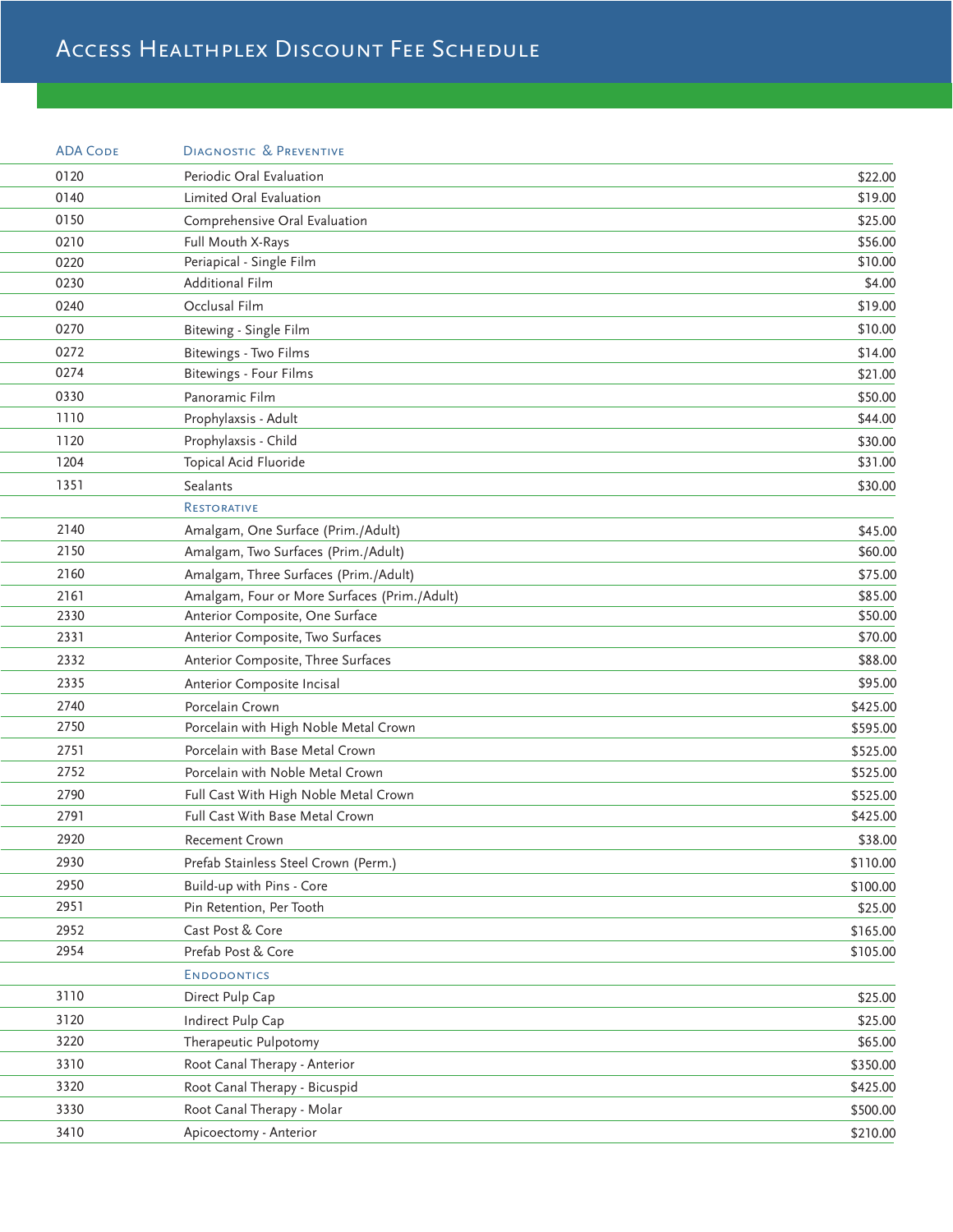## Access Healthplex Discount Fee Schedule

| <b>ADA CODE</b> | <b>PERIODONTICS</b>                      |          |
|-----------------|------------------------------------------|----------|
| 4210            | Gingivectomy, Per Quad                   | \$180.00 |
| 4211            | Gingivectomy, Per Tooth                  | \$42.50  |
| 4260            | Osseous Surgery, Per Quad                | \$460.00 |
| 4341            | Periodontal Scaling, Per Quad            | \$90.00  |
| 4910            | Periodontal Maintenance                  | \$72.50  |
|                 | <b>PROSTHODONTICS</b>                    |          |
| 5110            | Full Upper Denture                       | \$650.00 |
| 5120            | <b>Full Lower Denture</b>                | \$650.00 |
| 5130            | Immediate Upper Denture                  | \$675.00 |
| 5140            | Immediate Lower Denture                  | \$675.00 |
| 5211            | Partial Upper Denture - Acrylic          | \$450.00 |
| 5212            | Partial Lower Denture - Acrylic          | \$450.00 |
| 5213            | Partial Upper Denture - Cast             | \$695.00 |
| 5214            | Partial Lower Denture - Cast             | \$695.00 |
| 5410            | Denture Adjustments - Upper              | \$25.00  |
| 5411            | Denture Adjustments - Lower              | \$25.00  |
| 5510            | Repair Broken Denture                    | \$65.00  |
| 5620            | Repair Framework                         | \$100.00 |
| 5630            | Replace Broken Clasp - Intact            | \$90.00  |
| 5640            | Replace Broken Tooth                     | \$55.00  |
| 5650            | Add Tooth to Partial                     | \$55.00  |
| 5730            | Reline Full Upper Denture - Chair        | \$135.00 |
| 5731            | Reline Full Lower Denture - Chair        | \$135.00 |
| 5740            | Reline Partial Upper Denture - Chair     | \$90.00  |
| 5741            | Reline Partial Lower Denture - Chair     | \$135.00 |
| 5750            | Reline Full Upper Denture - Lab          | \$150.00 |
| 5751            | Reline Full Lower Denture - Lab          | \$200.00 |
| 5760            | Reline Partial Upper Denture - Lab       | \$145.00 |
| 5761            | Reline Partial Lower Denture - Lab       | \$180.00 |
| 6240            | Porcelain with High Noble Metal Pontic   | \$595.00 |
| 6241            | Porcelain with Base Metal Pontic         | \$525.00 |
| 6242            | Porcelain with Noble Metal Pontic        | \$525.00 |
| 6750            | Porcelain with High Noble Metal Abutment | \$595.00 |
| 6751            | Porcelain with Base Metal Abutment       | \$525.00 |
| 6752            | Porcelain with Noble Metal Abutment      | \$525.00 |
| 6930            | Recement Bridge                          | \$62.00  |
|                 | ORAL SURGERY                             |          |
| 7140            | Routine Extraction                       | \$66.00  |
| 7210            | Surgical Extraction                      | \$110.00 |
| 7220            | Impaction - Soft Tissue                  | \$155.00 |
| 7230            | Impaction - Partial Bony                 |          |
|                 |                                          | \$188.00 |
| 7240            | Impaction - Full Bony                    | \$240.00 |
| 7250            | Surgical Removal of Roots                | \$90.00  |
| 7310            | Alveoplasty with Extraction, Per Quad    | \$62.00  |